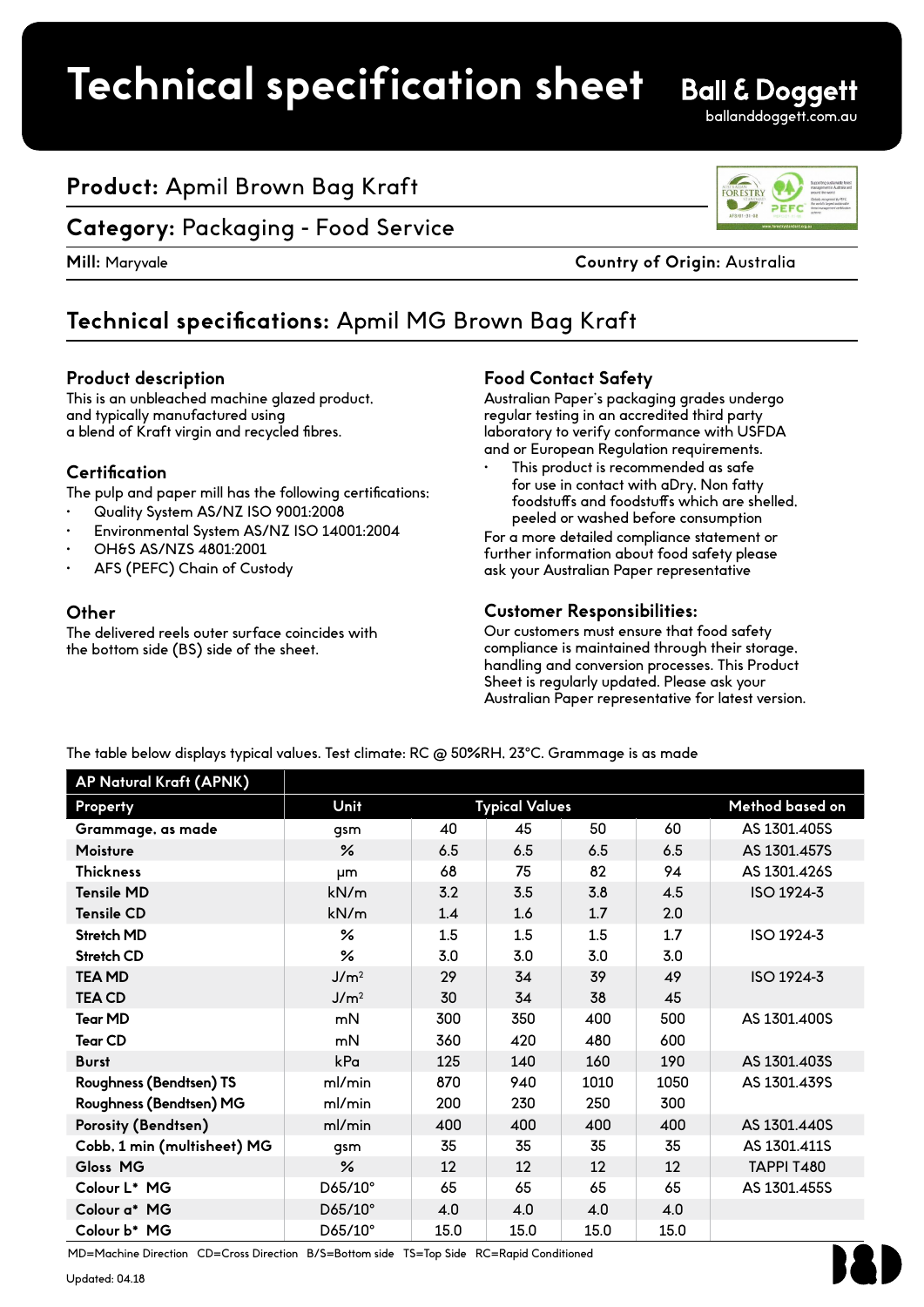## **Product:** Apmil Brown Bag Kraft

### **Category:** Packaging - Food Service

**Mill:** Maryvale **Country of Origin:** Australia

## **Technical specifications:** Apmil 40gsm MG Brown Bag Kraft

#### **Product description**

This is an unbleached machine glazed product, and typically manufactured using a blend of Kraft virgin and recycled fibres.

#### **Certification**

The pulp and paper mill has the following certifications;

- Quality System AS/NZ ISO 9001:2008
- Environmental System AS/NZ ISO 14001:2004
- OH&S AS/NZS 4801:2001
- AFS (PEFC) Chain of Custody

#### **Other**

The delivered reels outer surface coincides with the bottom side (BS) side of the sheet.

#### **Food Contact Safety**

Australian Paper's packaging grades undergo regular testing in an accredited third party laboratory to verify conformance with USFDA and or European Regulation requirements.

This product is recommended as safe for use in contact with aDry, Non fatty foodstuffs and foodstuffs which are shelled, peeled or washed before consumption

For a more detailed compliance statement or further information about food safety please ask your Australian Paper representative

#### **Customer Responsibilities:**

Our customers must ensure that food safety compliance is maintained through their storage, handling and conversion processes. This Product Sheet is regularly updated. Please ask your Australian Paper representative for latest version.

The table below displays typical values. Test climate: RC @ 50%RH, 23°C. Grammage is as made

| Unit             | Typical | Min  | Max  | Method based on   |
|------------------|---------|------|------|-------------------|
| gsm              | 40      | 38.0 | 42.0 | AS 1301.405S      |
| $\frac{9}{6}$    | 6.5     | 5.0  | 9.0  | AS 1301.457S      |
| μm               | 68      |      |      | AS 1301.426S      |
| kN/m             | 3.2     | 2.27 |      | ISO 1924-3        |
| kN/m             | 1.4     | 1.03 |      |                   |
| $\frac{9}{6}$    | 1.5     |      |      | ISO 1924-3        |
| ℅                | 3.0     |      |      |                   |
| J/m <sup>2</sup> | 29      |      |      | ISO 1924-3        |
| J/m <sup>2</sup> | 30      |      |      |                   |
| mN               | 300     | 220  |      | AS 1301.400S      |
| mN               | 360     |      |      |                   |
| kPa              | 125     |      |      | AS 1301.403S      |
| ml/min           | 870     |      |      | AS 1301.439S      |
| ml/min           | 200     |      |      |                   |
| ml/min           | 400     |      |      | AS 1301.440S      |
| gsm              | 35      |      |      | AS 1301.411S      |
| $\frac{9}{6}$    | 12      | 10.5 |      | <b>TAPPI T480</b> |
| D65/10°          | 65      | 59   | 68   | AS 1301.455S      |
| D65/10°          | 4.0     |      |      |                   |
| D65/10°          | 15.0    |      |      |                   |
| qsm              | 85      |      | 120  | AS 1301.455S      |
|                  |         |      |      |                   |

MD=Machine Direction CD=Cross Direction B/S=Bottom side TS=Top Side RC=Rapid Conditioned

Updated: 04.18



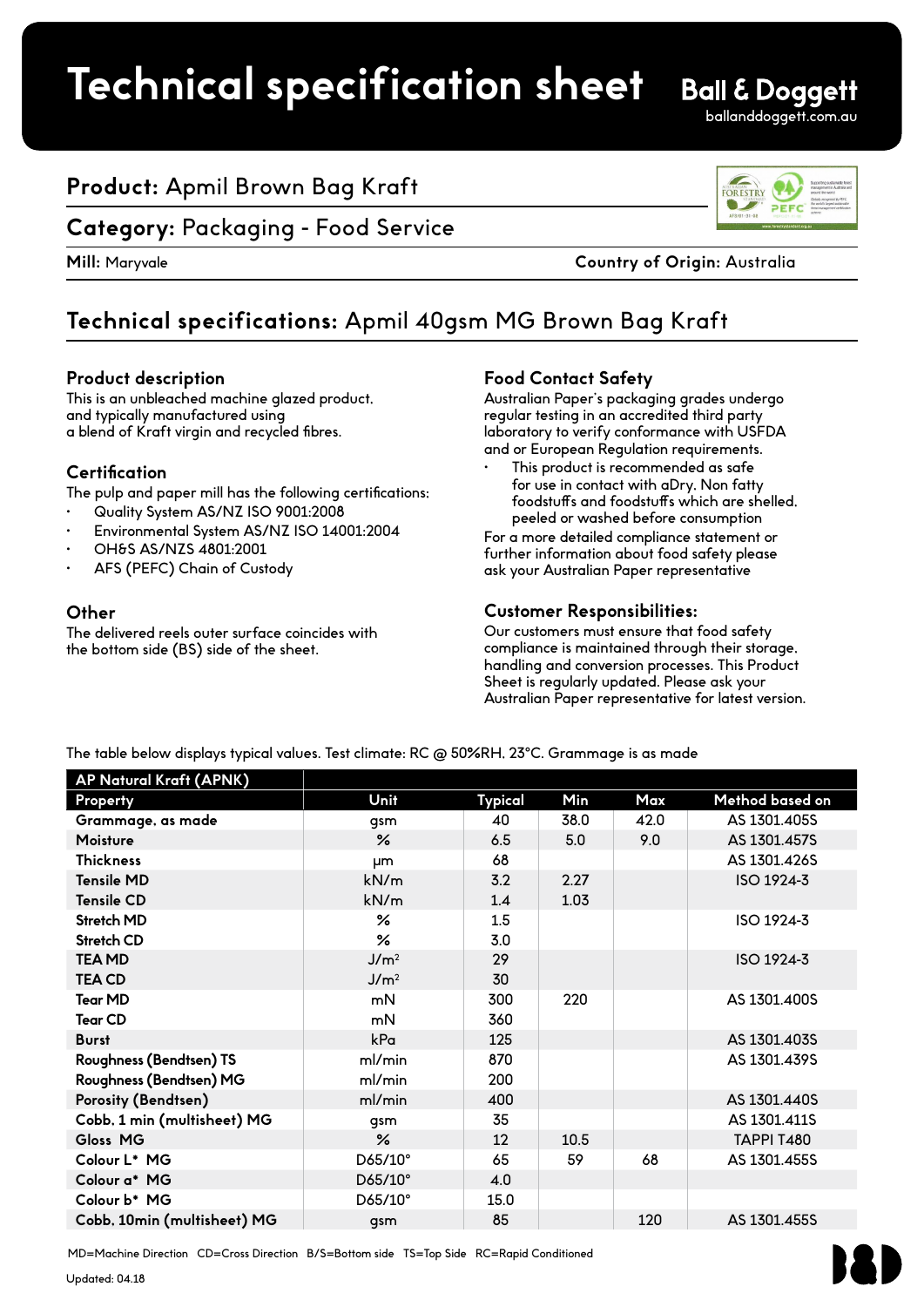## **Product:** Apmil Brown Bag Kraft

### **Category:** Packaging - Food Service

**Mill:** Maryvale **Country of Origin:** Australia

## **Technical specifications:** Apmil 45gsm MG Brown Bag Kraft

#### **Product description**

This is an unbleached machine glazed product, and typically manufactured using a blend of Kraft virgin and recycled fibres.

#### **Certification**

The pulp and paper mill has the following certifications;

- Quality System AS/NZ ISO 9001:2008
- Environmental System AS/NZ ISO 14001:2004
- OH&S AS/NZS 4801:2001
- AFS (PEFC) Chain of Custody

#### **Other**

The delivered reels outer surface coincides with the bottom side (BS) side of the sheet.

#### **Food Contact Safety**

Australian Paper's packaging grades undergo regular testing in an accredited third party laboratory to verify conformance with USFDA and or European Regulation requirements.

This product is recommended as safe for use in contact with aDry, Non fatty foodstuffs and foodstuffs which are shelled, peeled or washed before consumption

For a more detailed compliance statement or further information about food safety please ask your Australian Paper representative

#### **Customer Responsibilities:**

Our customers must ensure that food safety compliance is maintained through their storage, handling and conversion processes. This Product Sheet is regularly updated. Please ask your Australian Paper representative for latest version.

The table below displays typical values. Test climate: RC @ 50%RH, 23°C. Grammage is as made

| AP Natural Kraft (APNK)     |                  |         |      |      |                   |
|-----------------------------|------------------|---------|------|------|-------------------|
| Property                    | Unit             | Typical | Min  | Max  | Method based on   |
| Grammage, as made           | gsm              | 45      | 42.8 | 47.3 | AS 1301.405S      |
| Moisture                    | $\frac{9}{6}$    | 6.5     | 5.0  | 9.0  | AS 1301.457S      |
| <b>Thickness</b>            | μm               | 75      |      |      | AS 1301.426S      |
| <b>Tensile MD</b>           | kN/m             | 3.5     | 2.54 |      | ISO 1924-3        |
| <b>Tensile CD</b>           | kN/m             | 1.6     | 1.19 |      |                   |
| Stretch MD                  | $\frac{9}{6}$    | 1.5     |      |      | ISO 1924-3        |
| Stretch CD                  | ℅                | 3.0     |      |      |                   |
| <b>TEA MD</b>               | J/m <sup>2</sup> | 34      |      |      | ISO 1924-3        |
| <b>TEA CD</b>               | J/m <sup>2</sup> | 34      |      |      |                   |
| <b>Tear MD</b>              | mN               | 350     | 270  |      | AS 1301.400S      |
| <b>Tear CD</b>              | mN               | 420     |      |      |                   |
| <b>Burst</b>                | kPa              | 140     |      |      | AS 1301.403S      |
| Roughness (Bendtsen) TS     | ml/min           | 940     |      |      | AS 1301.439S      |
| Roughness (Bendtsen) MG     | ml/min           | 230     |      |      |                   |
| Porosity (Bendtsen)         | ml/min           | 400     |      |      | AS 1301.440S      |
| Cobb, 1 min (multisheet) MG | gsm              | 35      |      |      | AS 1301.411S      |
| Gloss MG                    | $\frac{9}{6}$    | 12      | 10.5 |      | <b>TAPPI T480</b> |
| Colour L* MG                | D65/10°          | 65      | 59   | 68   | AS 1301.455S      |
| Colour a* MG                | D65/10°          | 4.0     |      |      |                   |
| Colour b* MG                | D65/10°          | 15.0    |      |      |                   |
| Cobb, 10min (multisheet) MG | qsm              | 85      |      | 120  | AS 1301.455S      |

MD=Machine Direction CD=Cross Direction B/S=Bottom side TS=Top Side RC=Rapid Conditioned

Updated: 04.18





ballanddoggett.com.au

**Ball & Doggett**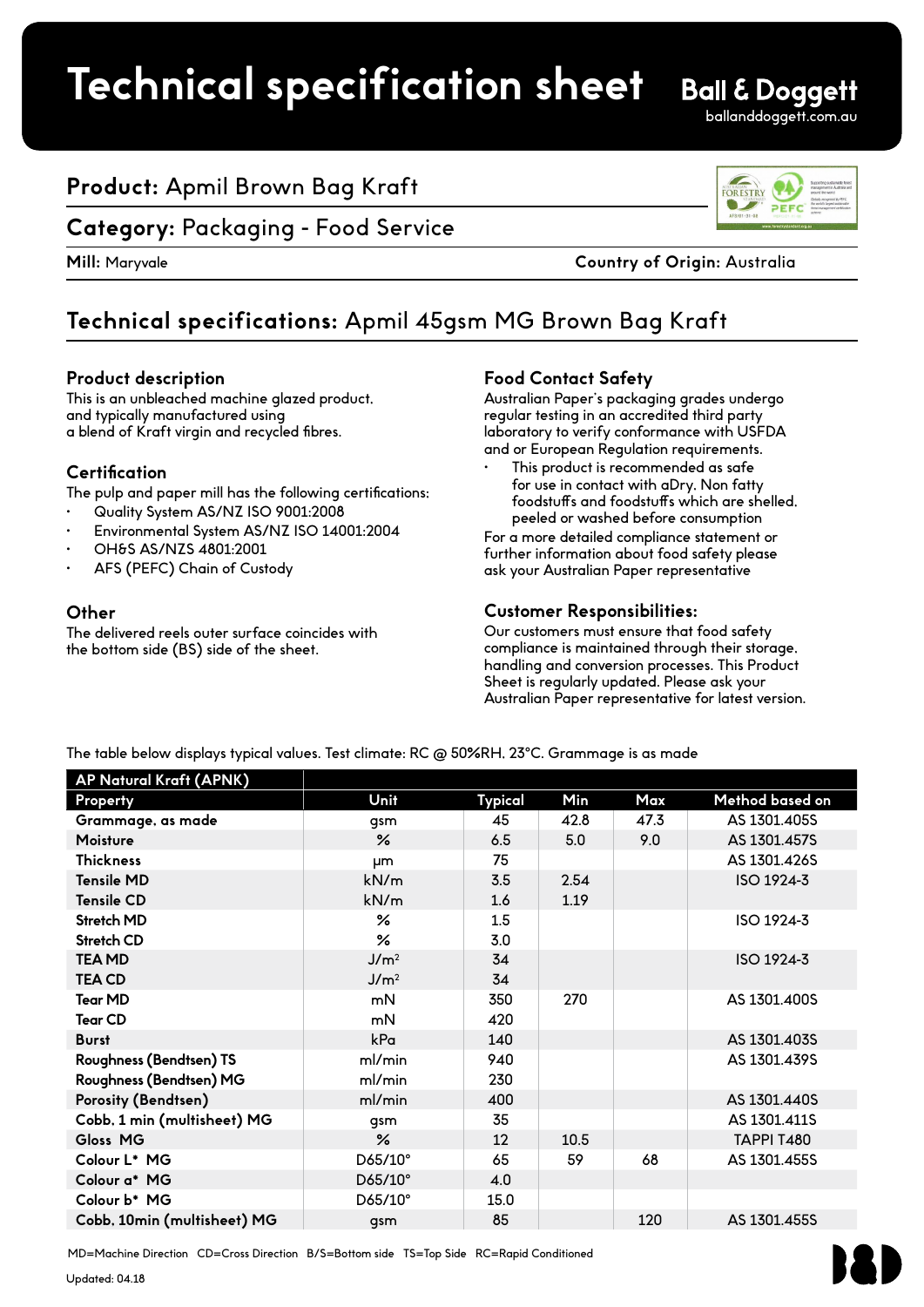## **Product:** Apmil Brown Bag Kraft

### **Category:** Packaging - Food Service

**Mill:** Maryvale **Country of Origin:** Australia

## **Technical specifications:** Apmil 50gsm MG Brown Bag Kraft

#### **Product description**

This is an unbleached machine glazed product, and typically manufactured using a blend of Kraft virgin and recycled fibres.

#### **Certification**

The pulp and paper mill has the following certifications;

- Quality System AS/NZ ISO 9001:2008
- Environmental System AS/NZ ISO 14001:2004
- OH&S AS/NZS 4801:2001
- AFS (PEFC) Chain of Custody

#### **Other**

The delivered reels outer surface coincides with the bottom side (BS) side of the sheet.

#### **Food Contact Safety**

Australian Paper's packaging grades undergo regular testing in an accredited third party laboratory to verify conformance with USFDA and or European Regulation requirements.

This product is recommended as safe for use in contact with aDry, Non fatty foodstuffs and foodstuffs which are shelled, peeled or washed before consumption

For a more detailed compliance statement or further information about food safety please ask your Australian Paper representative

#### **Customer Responsibilities:**

Our customers must ensure that food safety compliance is maintained through their storage, handling and conversion processes. This Product Sheet is regularly updated. Please ask your Australian Paper representative for latest version.

The table below displays typical values. Test climate: RC @ 50%RH, 23°C. Grammage is as made

| Unit             | Typical | Min  | Max  | Method based on   |
|------------------|---------|------|------|-------------------|
| gsm              | 50      | 47.5 | 52.5 | AS 1301.405S      |
| $\frac{9}{6}$    | 6.5     | 5.0  | 9.0  | AS 1301.457S      |
| μm               | 82      |      |      | AS 1301.426S      |
| kN/m             | 3.8     | 3.02 |      | ISO 1924-3        |
| kN/m             | 1.7     | 1.30 |      |                   |
| $\frac{9}{6}$    | 1.5     |      |      | ISO 1924-3        |
| ℅                | 3.0     |      |      |                   |
| J/m <sup>2</sup> | 39      |      |      | ISO 1924-3        |
| J/m <sup>2</sup> | 38      |      |      |                   |
| mN               | 400     | 310  |      | AS 1301.400S      |
| mN               | 480     |      |      |                   |
| kPa              | 160     |      |      | AS 1301.403S      |
| ml/min           | 1010    |      |      | AS 1301.439S      |
| ml/min           | 250     |      |      |                   |
| ml/min           | 400     |      |      | AS 1301.440S      |
| gsm              | 35      |      |      | AS 1301.411S      |
| $\frac{9}{6}$    | 12      | 10.5 |      | <b>TAPPI T480</b> |
| D65/10°          | 65      | 59   | 68   | AS 1301.455S      |
| D65/10°          | 4.0     |      |      |                   |
| D65/10°          | 15.0    |      |      |                   |
| qsm              | 85      |      | 120  | AS 1301.455S      |
|                  |         |      |      |                   |

MD=Machine Direction CD=Cross Direction B/S=Bottom side TS=Top Side RC=Rapid Conditioned

Updated: 04.18



**Ball & Doggett** ballanddoggett.com.au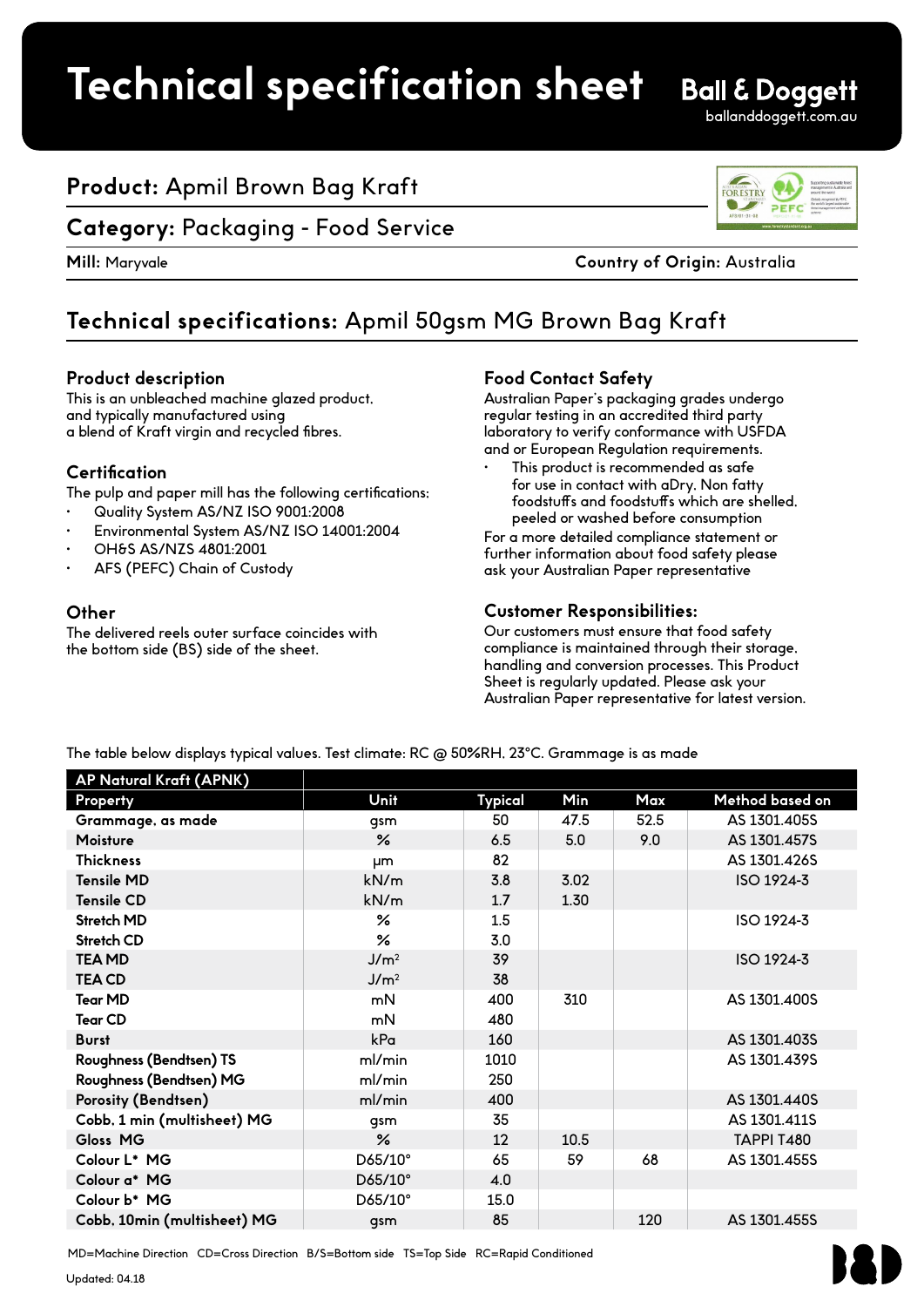## **Product:** Apmil Brown Bag Kraft

### **Category:** Packaging - Food Service

**Mill:** Maryvale **Country of Origin:** Australia

## **Technical specifications:** Apmil 60gsm MG Brown Bag Kraft

#### **Product description**

This is an unbleached machine glazed product, and typically manufactured using a blend of Kraft virgin and recycled fibres.

#### **Certification**

The pulp and paper mill has the following certifications;

- Quality System AS/NZ ISO 9001:2008
- Environmental System AS/NZ ISO 14001:2004
- OH&S AS/NZS 4801:2001
- AFS (PEFC) Chain of Custody

#### **Other**

The delivered reels outer surface coincides with the bottom side (BS) side of the sheet.

#### **Food Contact Safety**

Australian Paper's packaging grades undergo regular testing in an accredited third party laboratory to verify conformance with USFDA and or European Regulation requirements.

This product is recommended as safe for use in contact with aDry, Non fatty foodstuffs and foodstuffs which are shelled, peeled or washed before consumption

For a more detailed compliance statement or further information about food safety please ask your Australian Paper representative

#### **Customer Responsibilities:**

Our customers must ensure that food safety compliance is maintained through their storage, handling and conversion processes. This Product Sheet is regularly updated. Please ask your Australian Paper representative for latest version.

The table below displays typical values. Test climate: RC @ 50%RH, 23°C. Grammage is as made

| AP Natural Kraft (APNK)     |                  |                |      |      |                   |
|-----------------------------|------------------|----------------|------|------|-------------------|
| Property                    | Unit             | <b>Typical</b> | Min  | Max  | Method based on   |
| Grammage, as made           | qsm              | 60             | 57.0 | 63.0 | AS 1301.405S      |
| Moisture                    | $\%$             | 6.5            | 5.0  | 9.0  | AS 1301.457S      |
| <b>Thickness</b>            | μm               | 94             |      |      | AS 1301.426S      |
| <b>Tensile MD</b>           | kN/m             | 4.5            | 3.62 |      | ISO 1924-3        |
| <b>Tensile CD</b>           | kN/m             | 2.0            | 1.62 |      |                   |
| <b>Stretch MD</b>           | ℅                | 1.7            |      |      | ISO 1924-3        |
| Stretch CD                  | ℅                | 3.0            |      |      |                   |
| <b>TEA MD</b>               | J/m <sup>2</sup> | 49             |      |      | ISO 1924-3        |
| <b>TEA CD</b>               | J/m <sup>2</sup> | 45             |      |      |                   |
| <b>Tear MD</b>              | mN               | 500            | 420  |      | AS 1301.400S      |
| <b>Tear CD</b>              | mN               | 600            |      |      |                   |
| <b>Burst</b>                | kPa              | 190            |      |      | AS 1301.403S      |
| Roughness (Bendtsen) TS     | ml/min           | 1050           |      |      | AS 1301.439S      |
| Roughness (Bendtsen) MG     | ml/min           | 300            |      |      |                   |
| Porosity (Bendtsen)         | ml/min           | 400            |      |      | AS 1301.440S      |
| Cobb, 1 min (multisheet) MG | qsm              | 35             |      |      | AS 1301.411S      |
| Gloss MG                    | $\%$             | 12             | 10.5 |      | <b>TAPPI T480</b> |
| Colour L* MG                | D65/10°          | 65             | 59   | 68   | AS 1301.455S      |
| Colour a* MG                | D65/10°          | 4.0            |      |      |                   |
| Colour b* MG                | D65/10°          | 15.0           |      |      |                   |
| Cobb, 10min (multisheet) MG | gsm              | 85             |      | 120  | AS 1301.455S      |

MD=Machine Direction CD=Cross Direction B/S=Bottom side TS=Top Side RC=Rapid Conditioned

Updated: 04.18



**Ball & Doggett** ballanddoggett.com.au